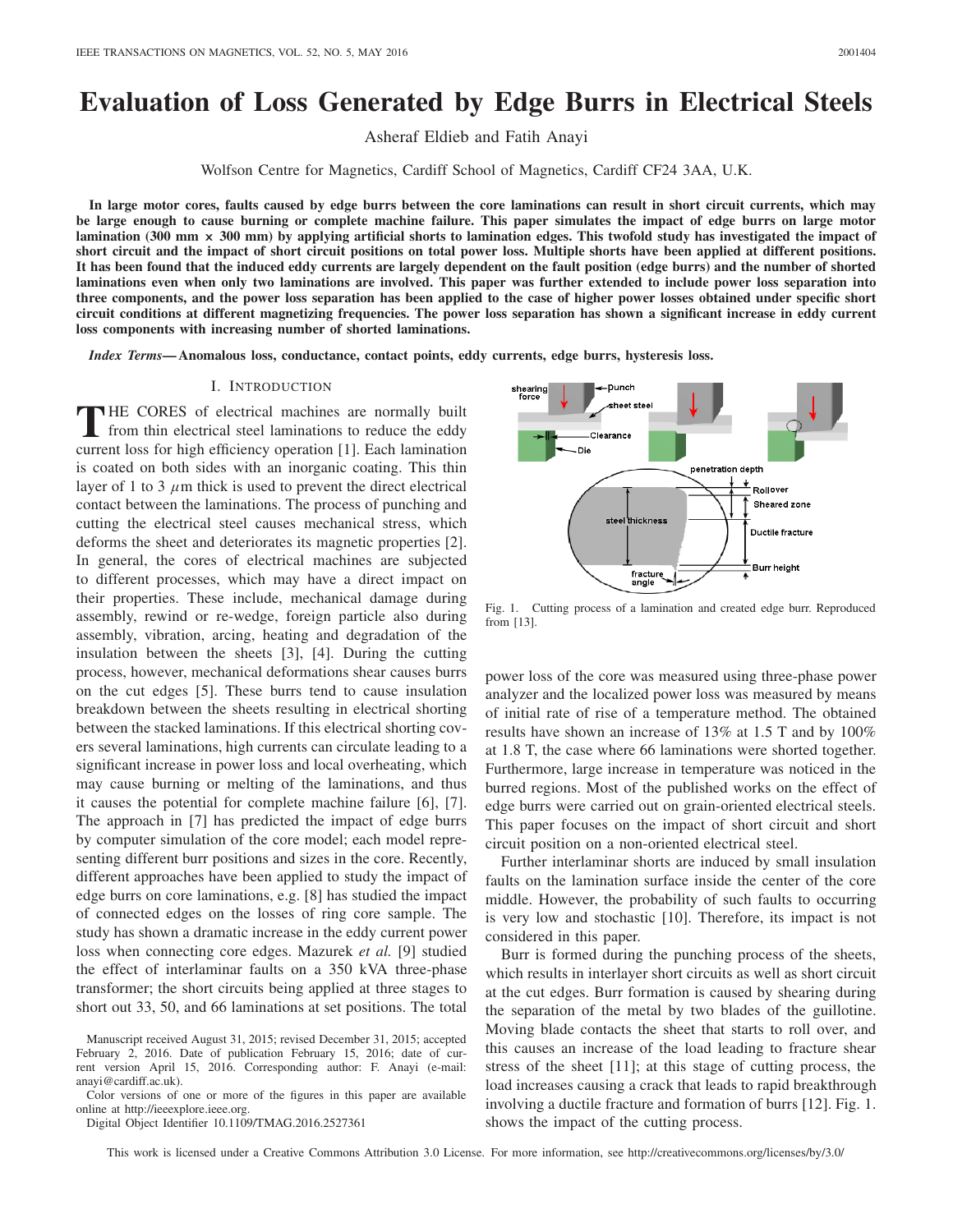

Fig. 2. (a)–(d) Stacks of two and three laminations with artificial burrs at different set-points. (e) Stacks of three laminations with artificial burrs at mid-point.

The aim of this paper is to present the impact of short circuit and its position on motor laminations edges.

#### II. EXPERIMENTAL PROCEDURE

In this experimental work, the packs of two and three 0.5 mm thick 3% Si non-oriented steel laminations were short circuited by lead free solder in the rolling direction, as shown in Fig. 2. A solder of 10 mm long, 0.5–1 mm thickness was introduced at four different set-points. In order to investigate the impact of artificial burrs, power loss measurement on the stacks has been conducted first, while no-fault was applied. Then, the power loss was measured for stacks, while the artificial burrs present at different set positions, as shown in Fig. 2.

The power loss measurement of the test specimens was carried out by means of a large scale strip tester  $(300 \text{ mm} \times 300 \text{ mm})$ . The system consists of a computer with virtual instrumentation software LabVIEW and a data acquisition/generation card NI BNC-2110(DAQ). It generates a sinusoidal voltage signal that is fed into the power amplifier, which provides the magnetizing current for the strip tester. The power loss generated in the test specimen is measured by the system from the magnetizing current and the induced secondary voltage in the strip tester. This method enables the system to measure the power loss in single laminations or packs of two or three laminations at a peak magnetic flux density of 1.5 T and magnetizing frequencies of 25, 50, 100, 200, and 400 Hz. Each measurement was repeated three times with an estimated uncertainty in the determination of power loss of  $\pm 1\%$ . Importantly, an appropriate time delay was left between the measurements in order that the test specimens were allowed to be demagnetized fully and stabilized thermally. The results of the measurements have shown an increase in power loss when the edge burrs are present in the test specimens compared with burr-free specimens. The power loss was the highest when the artificial burrs were applied at the mid-point of the multilayer test specimen. As the axial displacement between the contact points was increased, the power loss gradually reduced. The results are shown in Figs. 3 and 5, which show how the power loss for



Fig. 3. Measured power loss for stacks of two laminations with different set-points of short circuits.



Fig. 4. Relative percentage change between no-fault and fault condition for three laminations shorted at four set-points.

test specimen packs of two and three non-oriented electrical steel laminations changes with and without the applied faults. Figs. 4 and 6 show the changes between the fault and no-fault conditions for test specimen packs of two and three, respectively.

### III. CORE LOSS SEPARATION

In 19th century, Steinmetz separated the power loss for the first time into two main components, hysteresis loss *Ph* and eddy current loss *Pe* [14]. However, this method gives large discrepancies compared with the experimental results, mainly at high frequencies and high flux densities, the difference between the measured and calculated losses is called excess or anomalous loss  $P_a$ , which was added by [15], and then the total power loss is the combination between the three components

$$
P_C = P_h + P_e + P_a
$$
  
=  $K_h f B_{\text{pk}}^n + K_e f^2 B_{\text{pk}}^2 + K_a f^{1.5} B_{\text{pk}}^{1.5}$ . (1)

When divided by the frequency  $f$ , (1) will become

$$
P_c/f = K_h B_{pK}^n + K_e f B_{pK}^2 + K_a \sqrt{f} B_{pK}^{1.5}
$$
 (2)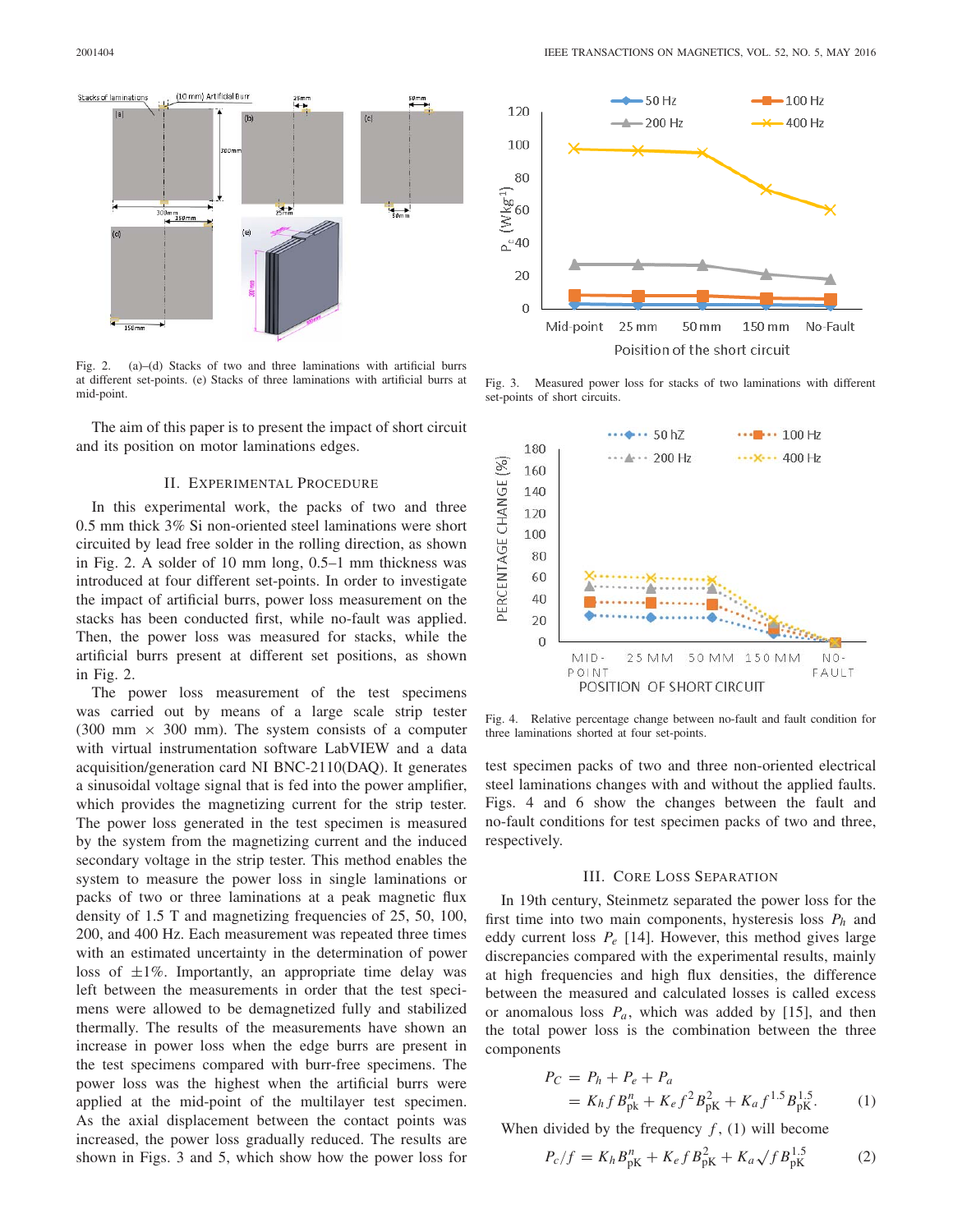

Fig. 5. Measured power loss for stack of three laminations with different set-points of short circuits.

![](_page_2_Figure_3.jpeg)

Fig. 6. Relative percentage change between no-fault and fault condition for three laminations at different short circuit positions.

where  $f$  is the magnetizing frequency (Hz) and  $B_{pK}$  is the peak flux density (T). *Kh*, *Ke*, and *Ka* refer to hysteresis, eddy current, and anomalous loss coefficients, which can be extrapolated from experimental data, and it is assumed that *n* is constant. The terms in (2) can be represented as constant coefficients

 $P_c/f = D + Ef + G\sqrt{f}$  (3)

where

$$
D = K_h B_{pK}^n
$$
;  $E = K_e B_{pK}^2$ ;  $G = K_a B_{pK}^{1.5}$ .

Here, *D*, *E*, and *G* are the hysteresis loss per cycle, the eddy current power loss per cycle, and the excess loss per cycle, respectively. These coefficients are obtained by plotting *Pc*/ *f* versus  $\sqrt{(f)}$  for different values of flux density and frequency. Therefore, (3) can be modified and becomes

$$
P_c/f = D + E(\sqrt{f})^2 + G\sqrt{f}.
$$
 (4)

Then, the coefficients of power loss components *D*, *E*, and *G* are found by polynomial curve fitting. Based on the method stated above, the power loss components for

![](_page_2_Figure_12.jpeg)

Fig. 7. Relationship between conductance and power loss at no-fault and three fault conditions for pack of three laminations.

![](_page_2_Figure_14.jpeg)

Fig. 8. Derived eddy current power loss for two and three laminations with fault in mid-point position.

the material under investigation implementing two and three pack of laminations, were firstly obtained in case of no fault is applied then while a short circuit is present at mid-point (zero separation). This type of short circuits provides lower electrical resistance between the contact points; therefore, higher eddy currents and, hence, higher power losses are produced.

## IV. DISCUSSION OF RESULTS

The results of power loss measurement on the material under investigation have shown the impact of short circuiting the edges of the laminations. When a short circuit is present, an increase in power loss is observed, which is due to the increase on eddy currents. It has also been shown that the losses increase with increasing number of shorted laminations, which increasing the induced eddy current, as a result of a larger fault loop for the number of shorted laminations. This investigation has specifically studied the impact of burrs and their influence on core lamination performance. Single short circuits were applied to the specimen at different set-points. It has been observed that the impact of burr contacts differs from one case to another as compared with the no-fault case. Hence, a 71% increase in power loss was observed when the shorts were applied at the mid-point. A gradual decrease